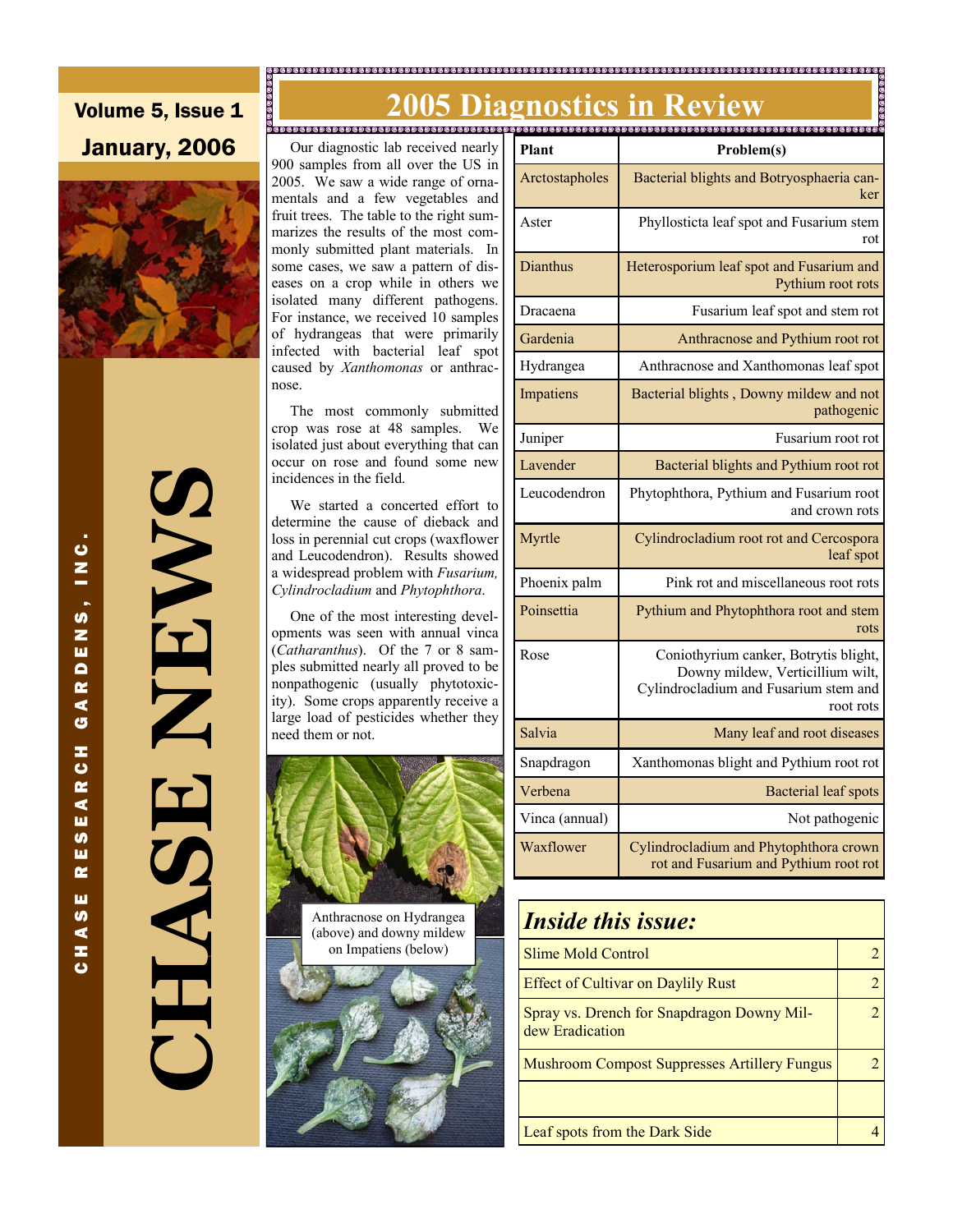#### **Slime Mold Control**

 In early January we got an interesting sample with unusual fruiting bodies that we identified as slime mold. This reminded me of another slime mold incident that occurred a few years ago. At that time, we received a sample of dusty millers with slime mold covering their leaves. We started some treatments to see if we could eradicate the growth without damaging the crop. We tested Camelot (16  $oz/100$  gal), Phyton 27 (15 oz), Zerotol (1%) and Prodox (1% - an experimental product in the same class as Zerotol). We applied the products twice on a weekly interval and rated the degree of slime mold a week after the second spray.

 Phyton 27 and Prodox did not significantly reduce slime mold on the leaves. In contrast, Zerotol reduced it 35% and Camelot reduced it 60%. Additional work with other rates of these products have not been performed since slime mold does not appear on ornamental plants with a high frequency. We will keep our eyes open and repeat the work when possible.

#### Fruiting bodies of a slime mold on Campanula leaves



#### **Effect of Cultivar on Severity of Daylily Rust**

 Owings and Holcomb recently reported on three years of cultivar trials testing severity of daylily rust on more than 30 cultivars. Their trials are run in Louisiana. The table below summarizes some of this work as reported in **Ornamental Outlook** (January 2006—pp. 28,30).



**High Disease** 

'Judith', 'Leebea Orange Crush', 'Lady Lucille'

**Moderate Disease** 

'Starstruck'

**Low Disease** 

'Plum Perfect', Frankly Scarlet, 'Back-Eyed Stella', 'Chorus Line', 'Red Volunteer'

**No Disease** 

Miss Mary Mary', 'Bitsy', 'Lullaby Baby'

#### **Mushroom Compost Suppresses Artillery Fungus**

 Three researchers from Penn State University reported on the effects of using spent mushroom compost on sporulation of *Sphaerobolus* spp. (artillery fungus). This fungus lives saprophytically on mulch or potting medium. The spores stick to any surface they hit and are aesthetically problematic. Davis, Kuhns and Harpster found that blending spent mushroom compost with landscape mulch was an effective means of reducing severity of artillery fungus. The results were not consistent indicating that the exact chemicals found in different batches might result in differing degrees of control. For a full report see **J. Environ. Hort.** 23(4)212-215.

#### **Spray vs. Drench for Snapdragon Downy Mildew Eradication**

 Plants were naturally infected when were received them. We sprayed or drenched them three times on a weekly interval and rated the percentage of leaf area with active downy mildew sporulation also on a weekly interval. Heritage (1 oz/100 gal) did not give

any control as a drench or spray. Subdue MAXX (1 oz) gave slight control as a drench but no control as a spray. Stature DM (9.6 oz) gave significant control as a spray but not as a drench. Aliette (16 oz) did not give control as a spray or drench in this trial.

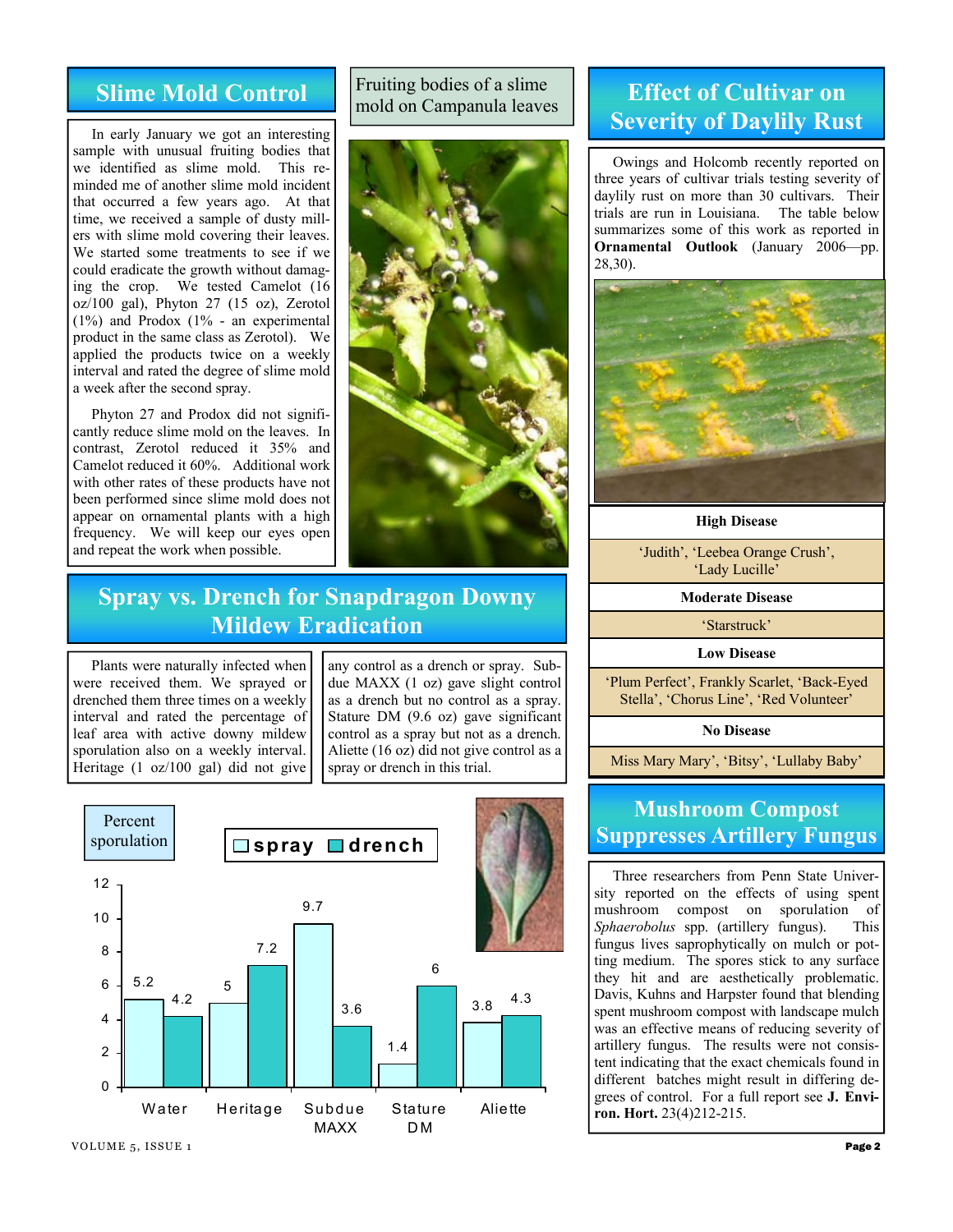